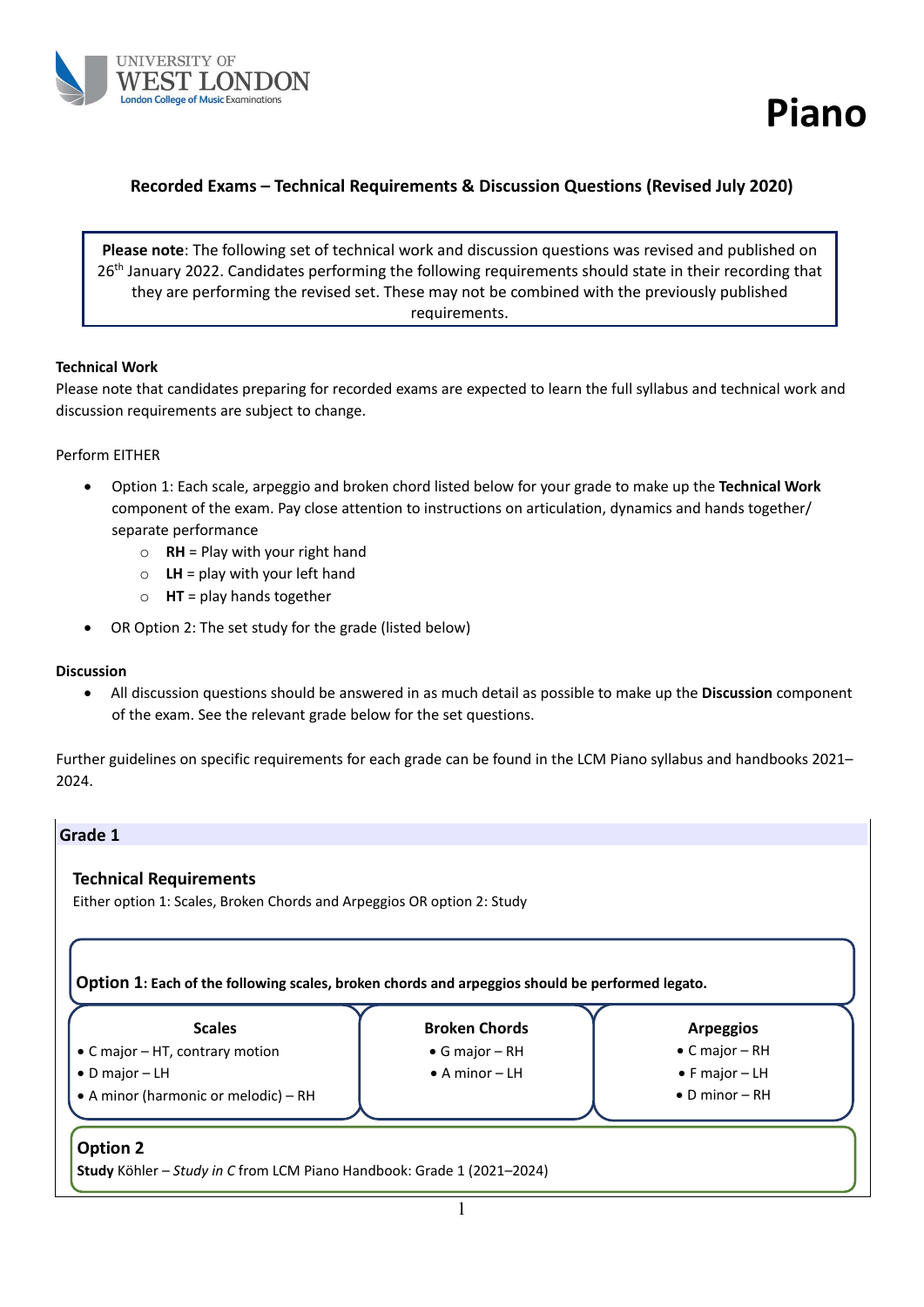# **Discussion Questions**

All questions should be answered after the performance section:

- Which of the pieces you performed today is your favourite and why?
- How would you describe the mood of this piece?
- Which key does the piece start in
- Which signs that tell you to play loud and soft? Find an example of each in your music.

#### **Grade 2:**

### **Technical Requirements**

Either option 1: Scales, Broken Chords and Arpeggios OR option 2: Study

**Option 1: Each of the following scales, broken chords and arpeggios should be performed legato.**

**Scales**

• G major – HT, contrary motion

- E major RH
- A minor (harmonic or melodic) LH
- E minor (harmonic or melodic) HT

**Broken Chords** • G major – LH • F major – RH • D minor – LH • E minor – RH

**Arpeggios**

- C major LH
- A minor RH

### **Option 2**

**Study** Burgmüller – *La Candeur* from LCM Piano Handbook: Grade 2 (2021–2024)

### **Discussion Questions**

All questions should be answered after the performance section:

- Which of the pieces you performed today is your favourite and why?
- How would you describe the beginning of the piece?
- Which key does the piece start in?
- Which sign tells you to play staccato and legato? Find some examples in your pieces.

#### **Grade 3:**

#### **Technical Requirements**

Either option 1: Scales, Broken Chords and Arpeggios OR option 2: Study

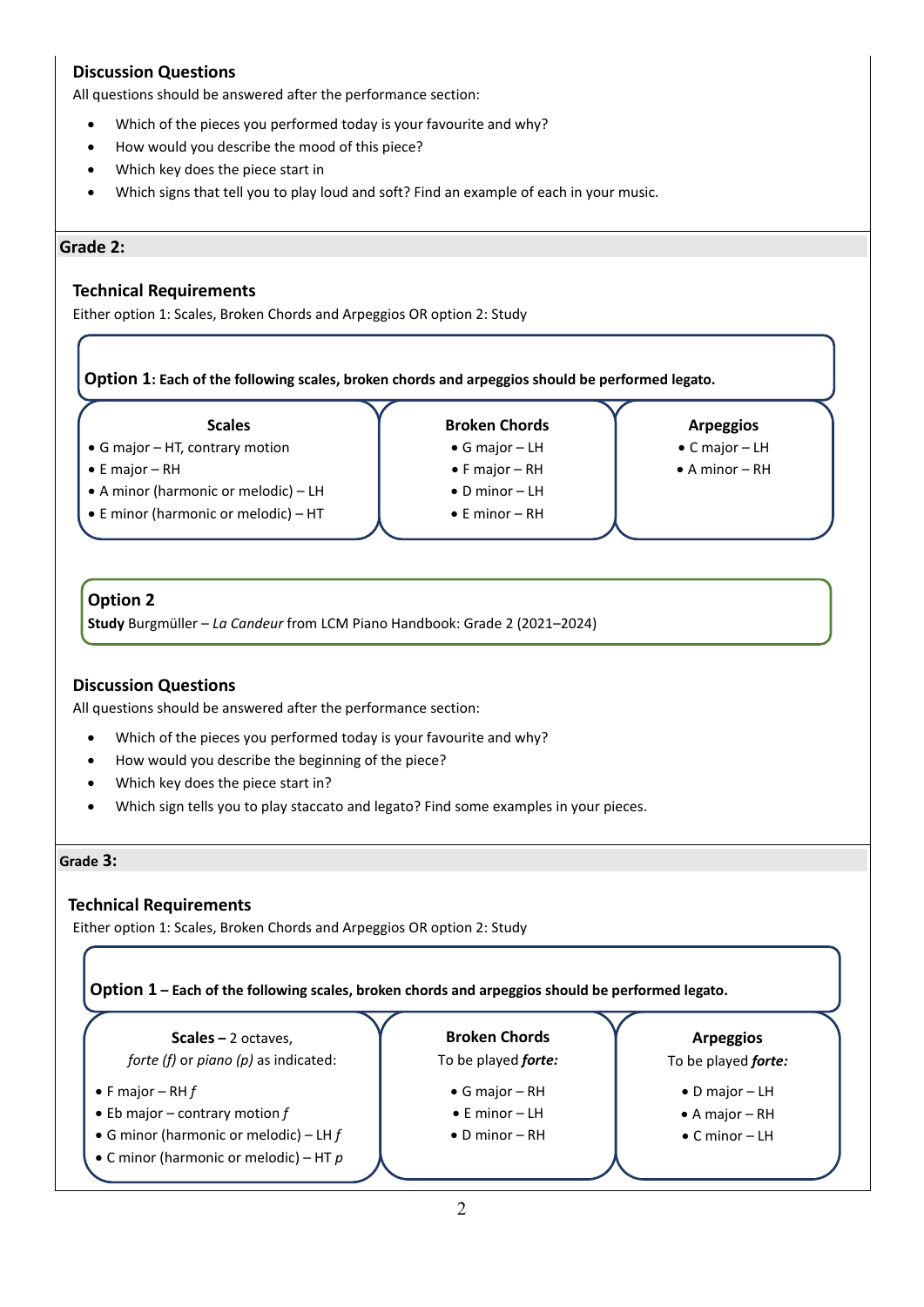# **Option 2**

**Study** Czerny – *Study in D* from LCM Piano Handbook: Grade 3 (2021–2024)

### **Discussion Questions**

All questions should be answered after the performance section:

- Which of the pieces you performed today is your favourite and why?
- What is the time signature and key of the piece?
- How would you describe the mood of this piece? How is it different to the characters or styles of the other pieces you played today?
- Which sign tells you to play staccato and legato, can you find any examples in your pieces?

### **Grade 4**

### **Technical Requirements**

Either option 1: Scales, Broken Chords and Arpeggios OR option 2: Study



## **Option 2**

**Study** Heller – *Study in D* from LCM Piano Handbook: Grade 4 (2021–2024)

### **Discussion Questions**

- Which of the pieces you performed today is your favourite and why?
- What is the time signature of the piece and does it stay the same throughout?
- Which was the trickiest part to of the piece to learn and play, and why? What did you do in your practice to overcome this?
- Describe (by pointing) the different parts of the piano. How is the sound produced?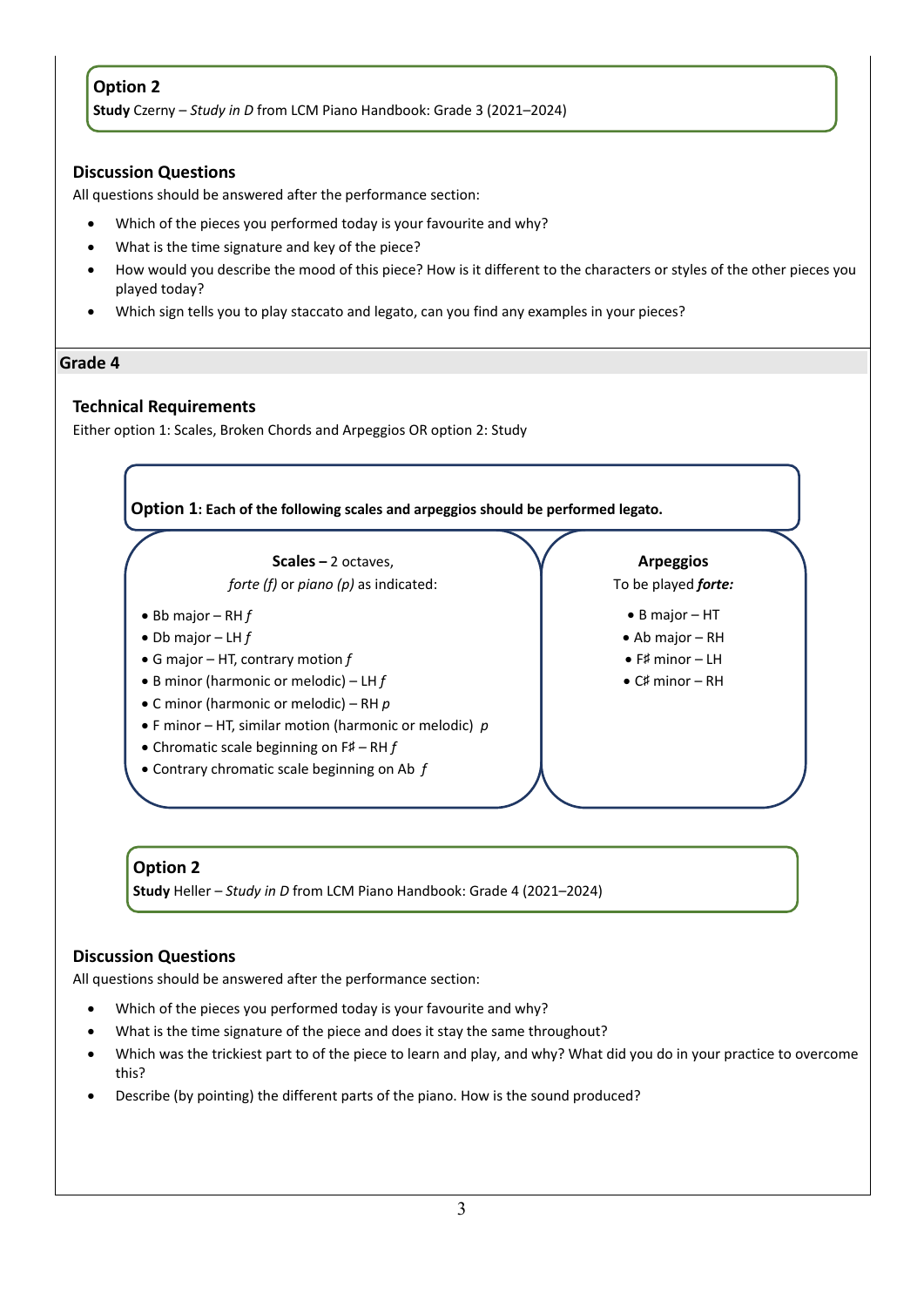## **Technical Requirements**

Either option 1: Scales, Broken Chords and Arpeggios OR option 2: Study

### **Option 1: Each of the following scales and arpeggios should be performed.**

**Scales –** 3 octaves, legato (unless otherwise specified), *forte (f)* or *piano (p)* as indicated:

- F♯ major HT, similar motion *f*
- G major RH, staccato *f*
- Ab major LH, staccato *f*
- E harmonic minor HT, contrary motion (2 octaves) *p*
- C♯ harmonic minor LH *f*
- D melodic minor RH *f*
- Chromatic scale starting on B RH *p*
- Contrary chromatic HT a third apart, beginning on C/E (2 octaves) *f*

### **Arpeggios (2 octaves)**

To be played legato and *forte:*

- B major LH
- Ab major RH
- G♯ minor HT
- F minor LH

# **Option 2**

**Study** Heller – *Study in F* from LCM Piano Handbook: Grade 5 (2021–2024)

### **Discussion Questions**

- Which of the pieces you performed today is your favourite and why?
- Who composed the piece and which historical period does it comes from? Can you name another piece by this composer?
- Which was the trickiest part to of the piece to learn and play and why? What did you do in your practice to overcome this?
- Outline the form and key structure of the piece.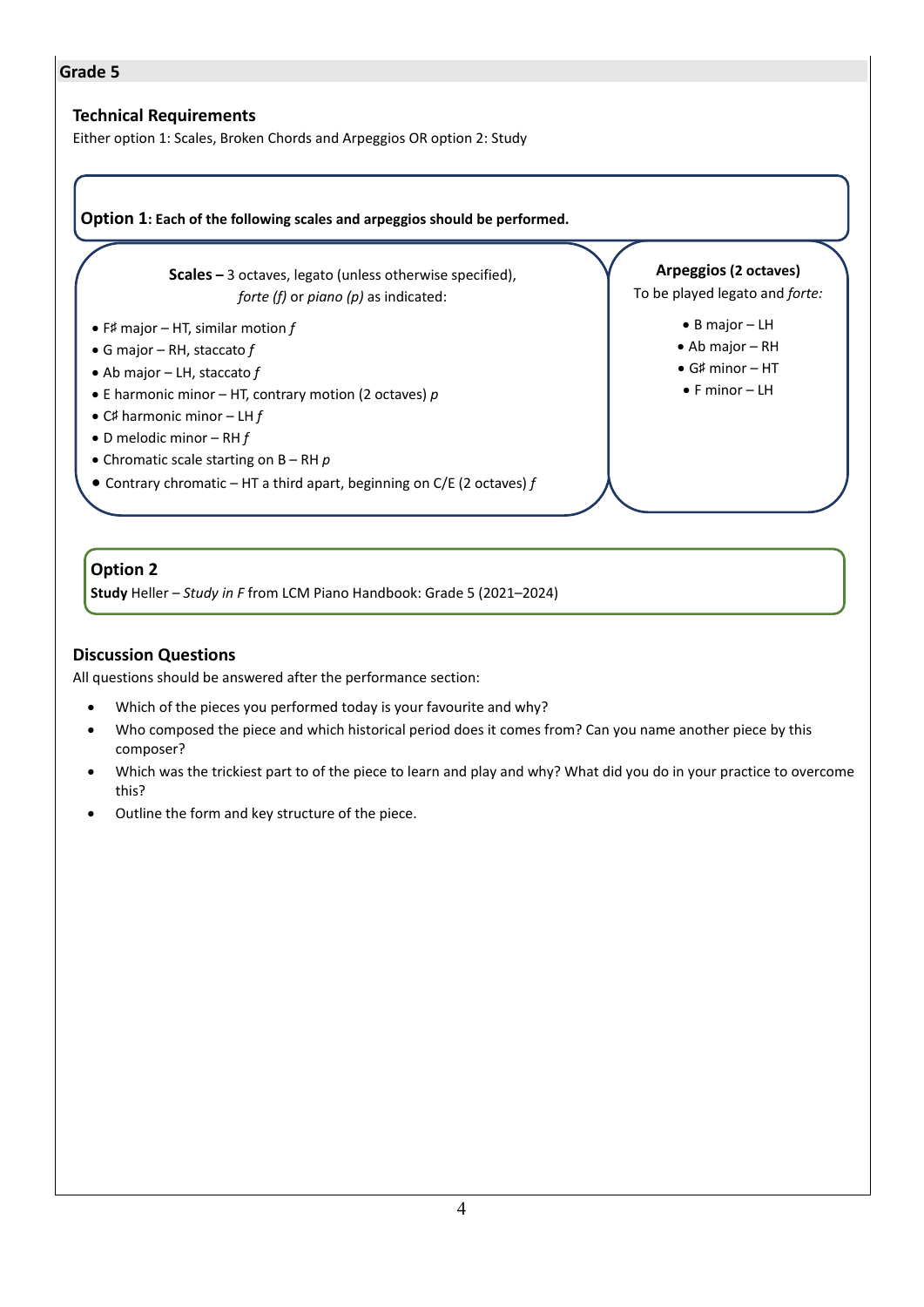### **Technical Requirements**

Either option 1: Scales, Broken Chords and Arpeggios OR option 2: Study

#### **Option 1: Each of the following scales and arpeggios should be performed.**

**Scales –** 4 octaves, legato (unless otherwise specified), *forte (f)* or *piano (p)* as indicated:

- Eb major RH *f*
- D major LH, staccato *f*
- F♯ major HT, similar motion *p*
- Bb melodic minor LH *f*
- C harmonic minor RH, staccato *p*
- G harmonic minor HT, contrary motion (2 octaves) *f*
- Chromatic scale beginning on A LH *p*
- Contrary chromatic scale beginning on E (2 octaves) *f*

**Arpeggios –** 4 octaves (unless otherwise specified). To be played *legato* and *forte:*

- A major HT
- Db major LH
- Eb minor HT
- C♯ minor RH
- Dominant  $7<sup>th</sup>$  in the key of C (3 octaves) LH
- Diminished  $7<sup>th</sup>$  beginning on C (3 octaves) HT

### **Option 2**

**Study** Moskowski – *Study in G minor* from LCM Piano Handbook: Grade 6 (2021–2024)

AND

Hollaender – *Frühlingslied* from LCM Piano Handbook: Grade 6 (2021–2024)

### **Discussion Questions**

- Which of the pieces you performed today is your favourite and why? Do you find it challenging to play? Is it rewarding to play? Explain why
- Tell me your approach to learning the piece. Which was the trickiest section to learn and how did you overcome the difficulty?
- Who composed the piece and which historical period does it comes from? Can you name another piece by this composer?
- Describe the form and key structure of the piece.
- With reference to one of the pieces performed today, explain how you have used the pedals to enhance your performance.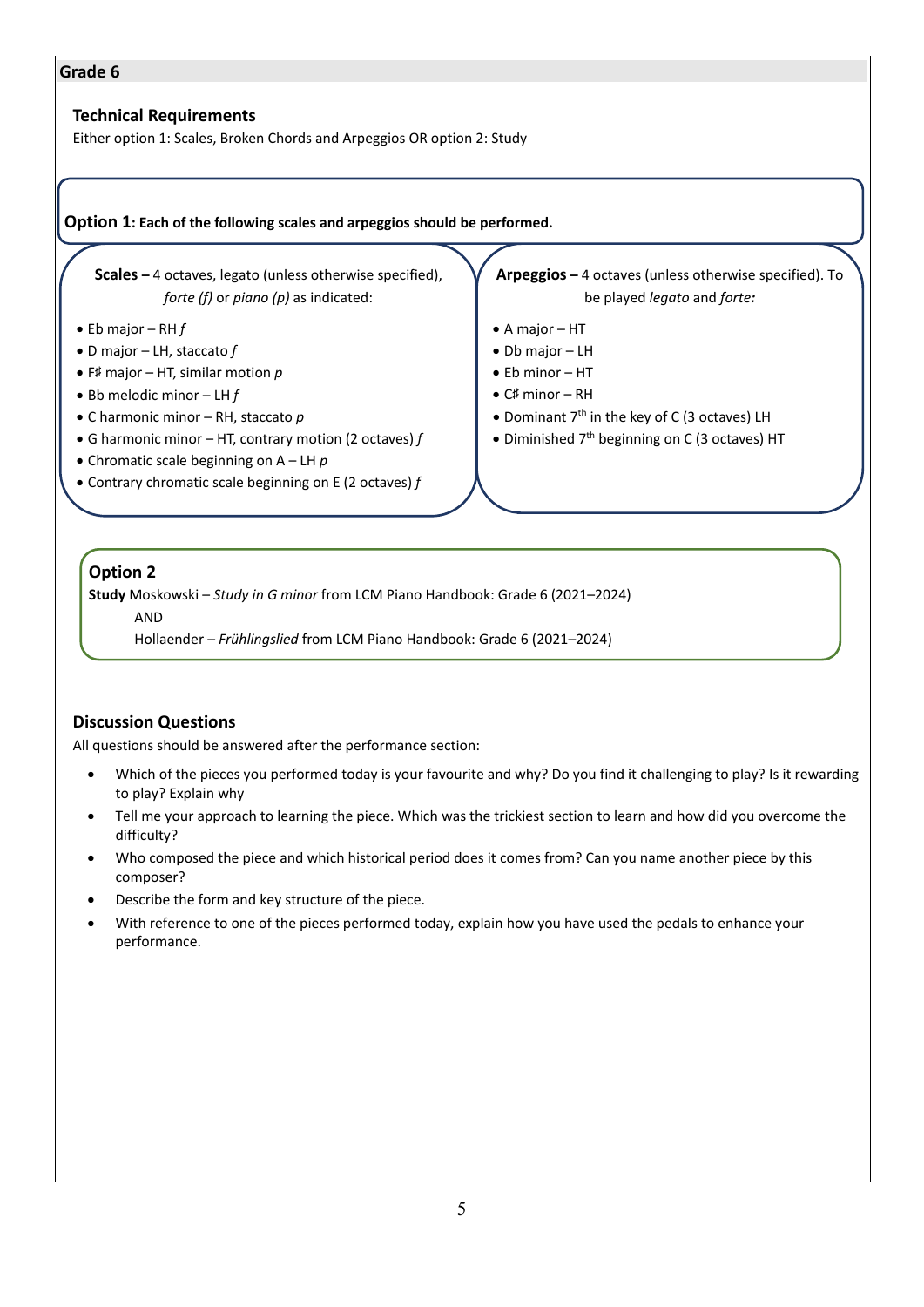### **Technical Requirements**

Either option 1: Scales, Broken Chords and Arpeggios OR option 2: Study

#### **Option 1: Each of the following scales and arpeggios should be performed.**

**Scales –** 4 octaves, legato (unless otherwise specified), *forte (f)* or *piano (p)* as indicated:

- D major in 3rds RH *f*
- B major LH, staccato *f*
- Db major HT, similar motion *p*
- E melodic minor RH, staccato *f*
- B harmonic minor LH *p*
- C♯ melodic minor HT, similar motion, staccato *f*
- F harmonic minor HT, contrary motion *f*
- Chromatic scale a minor 3rd apart beginning on D/F (2 octaves) *f*
- Contrary chromatic scale beginning on F♯ (2 octaves) staccato *p*

**Arpeggios –** 4 octaves (unless otherwise specified). To be played legato:

- A major in  $1<sup>st</sup>$  inversion RH  $f$
- F♯ major in root position HT *p*
- C minor in root position LH *f*
- A minor in  $1<sup>st</sup>$  inversion RH  $p$
- Dominant  $7<sup>th</sup>$  in the key of  $D HTf$
- Diminished 7th beginning on Eb LH *p*

## **Option 2**

**Study:** Farrenc – *Study in D* from LCM Piano Handbook: Grade 7 (2021–2024)

AND

Czerny – *Study in D minor* from LCM Piano Handbook: Grade 7 (2021–2024)

### **Discussion Questions**

- Which of the pieces you performed today is your favourite and why? How do you feel the performance went today?
- Explain your approach to learning the piece. Which was the trickiest section to learn? How did you overcome the difficulty? Describe some of the practice techniques that you used.
- What can you tell me about the composer and historical/stylistic context of the piece? How did it affect your interpretation?
- Describe the form and key structure of the piece.
- What kind of cadence does the piece finish with?